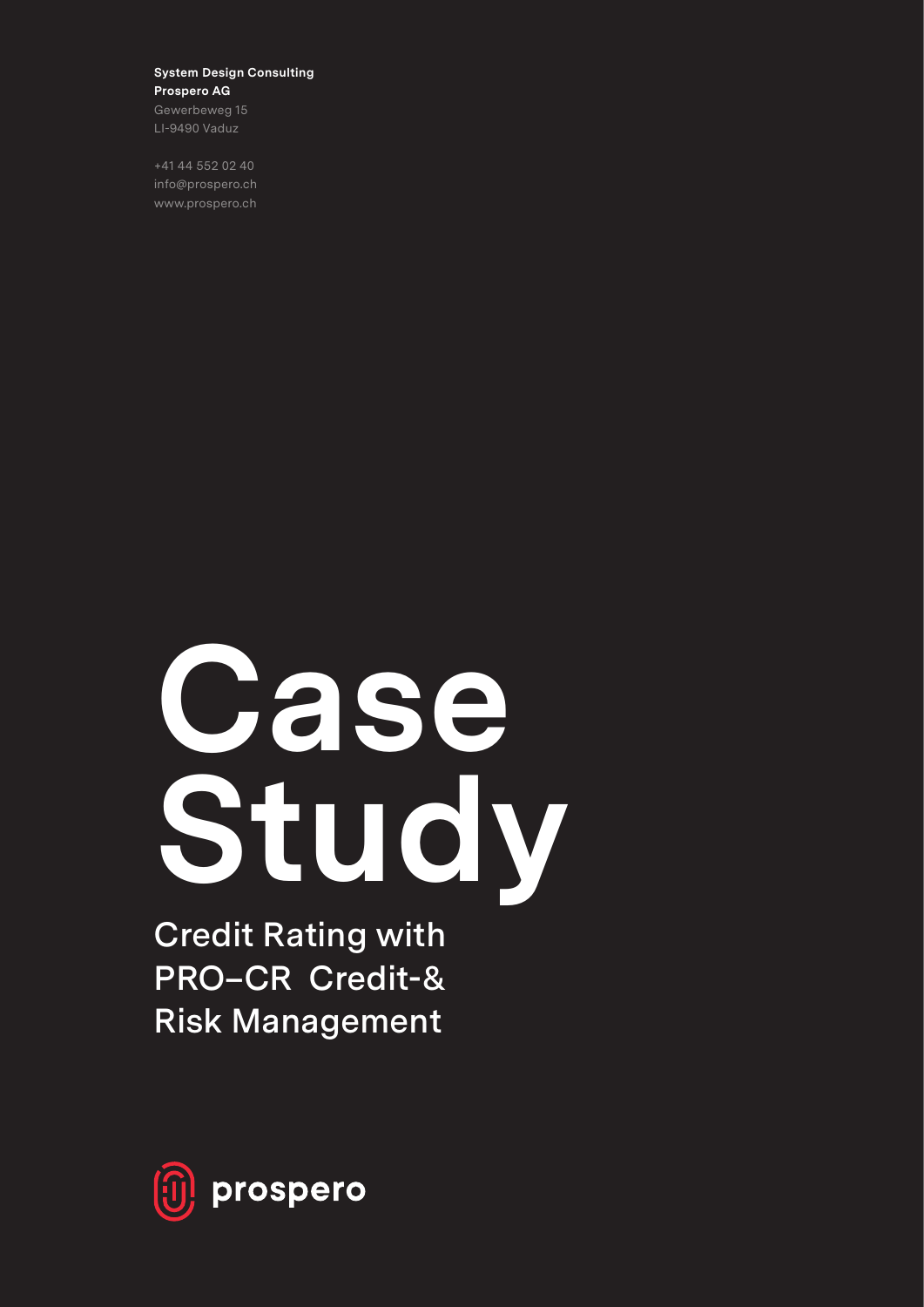**ABOUT RISK SOLUTION NETWORK AG (RSN)**



**Risk Solution Network AG (RSN) is a subsidiary of the Swiss cantonal banks of Basel, Lucerne and St. Gallen. With the aim to be the leading outsourcing structure in credit risk management for small and medium-sized Swiss financial institutions, RSN currently provides more than 30 banks a set of tools designed to measure and validate hedge credit risks (financial analysis, rating, LGD and pricing concepts).**

**This set of tools constitutes the common pool of data, which is the basis for the enhancement and validation of the models, as well as other tailored services (reporting, benchmarking). Furthermore, RSN offers its customers a platform where they can exchange knowledge and experiences, and which enables them a concentrated representation of interests towards external target groups and segments.**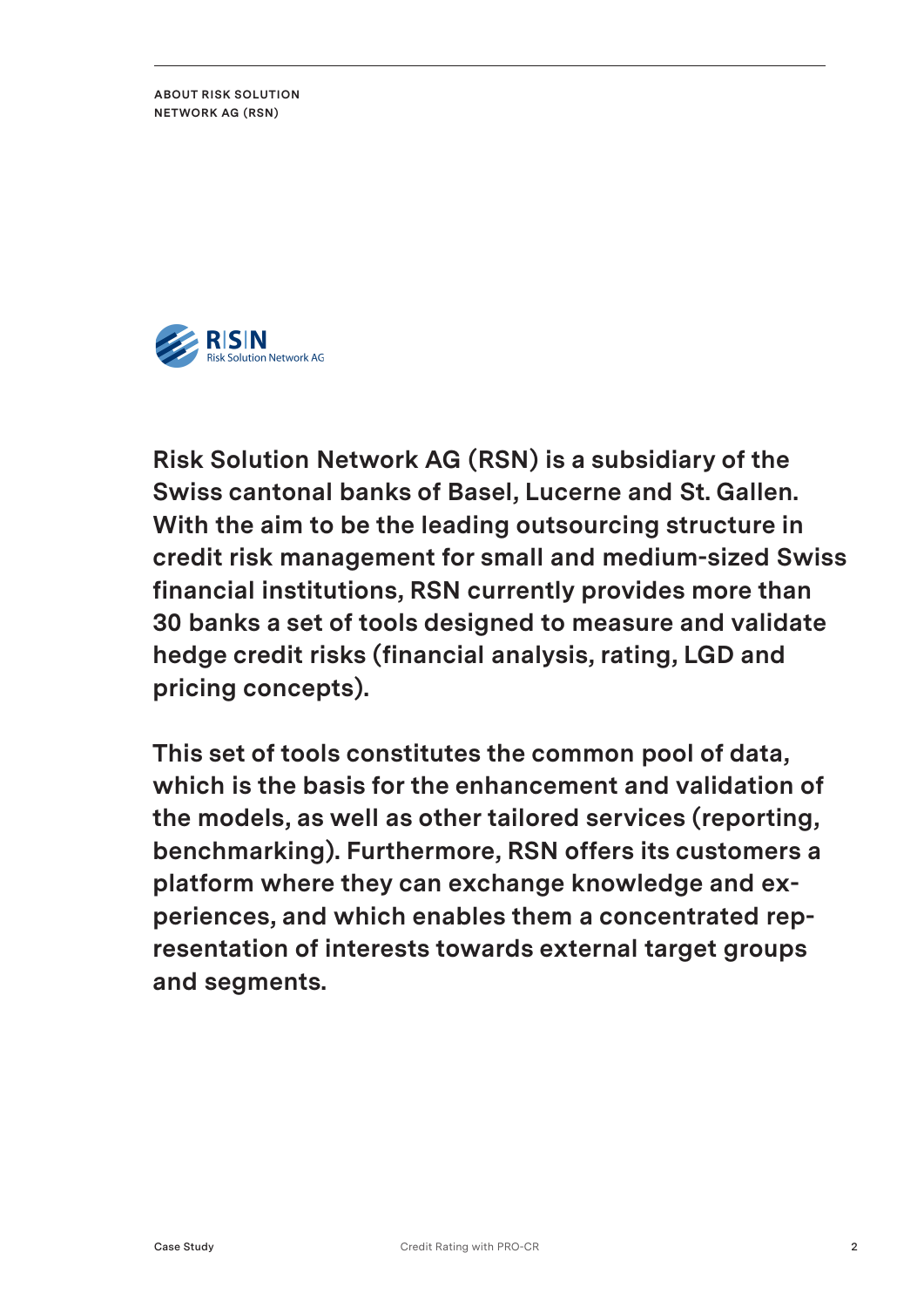## **The project and the results**

#### **STEP 1**

Service project: Optimization of the rating model.

As a result of financial analyses, default data and other qualitative criteria, RSN identified a set of distinguishing key indicators (operating figures) and qualitative factors. Not only indicators for short-term risks were looked for, but also factors which lead to a positive constant company development. The correct weighting of all factors provides the necessary requirements for an efficient rating model not only as basis for credit approvals but also for fair risk pricing. This requires the use of highly developed and stable optimization algorithms. Prospero improved RSN's rating processes with the PRO-CR solution.

**«Prospero's solution has enabled us to develop an optimally separating rating function, which has proved to be very reliable not only by its application in the banks but also in the validation of the model.»**

Prof. Dr. Markus Heusler, CEO, Risk Solution Network AG

The challenge in this project was to find scoring processes, which would improve the Gini coefficients or the ROC curve, abiding by several restrictions predetermined by RSN. The optimized scoring calculations constitute the basis of the rating models which are currently being used at RSN banks to rate the customers of the segment small and medium enterprises (SME).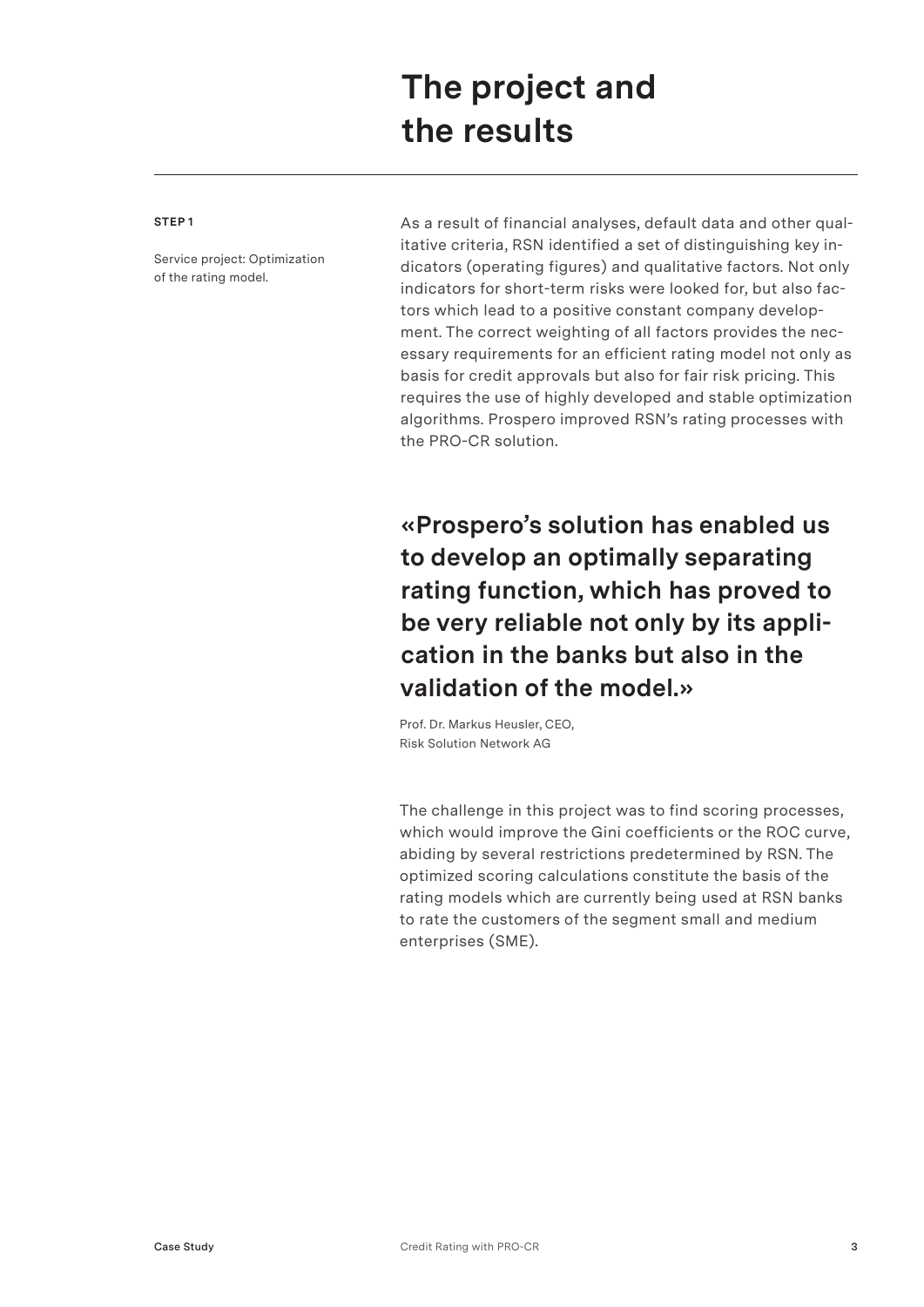#### **STEP 2**

internal use of PRO–CR by RSN

In the second phase there was a three days training for the employees from RSN. They use PRO–CR for the creation, validation and calibration of their rating models.

### **The PRO-CR Solution**

With the PRO–CR solution the Basel III requirements can be easily implemented – in a secure, consistent and law-abiding way. The users benefit from the system's learning process that originates from creating forward-looking rating models and from validating or calibrating existing applications. The system by itself finds in this learning process error-minimized rating models with maximized separation power. The user can simulate different risk strategies and optimize his credit business. The created models are based on the fewest possible attributes to guarantee an easy reasoning of the rating. All activities are tracked and may be recorded at any time.